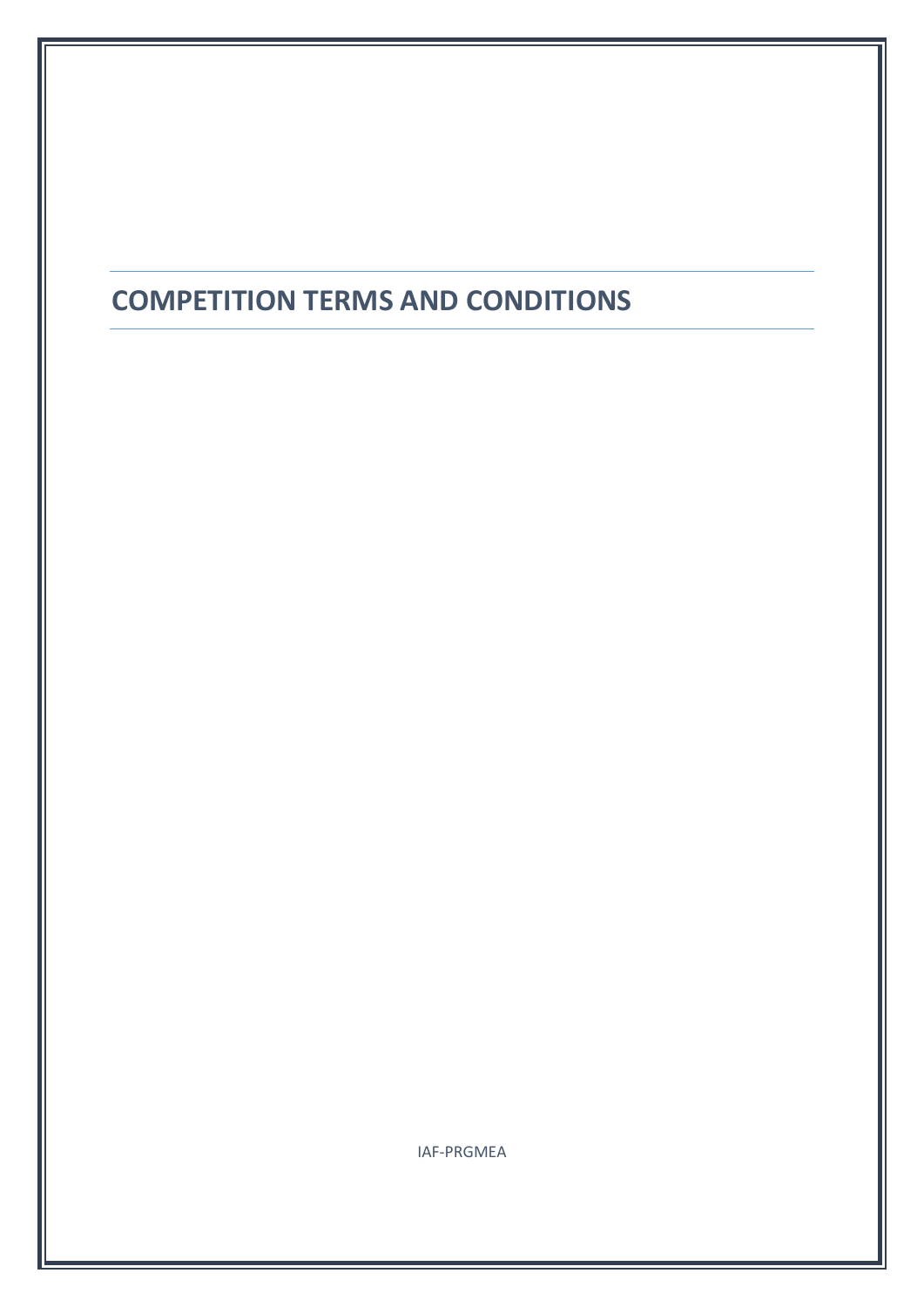## **TERMS AND CONDITIONS**

- 1. Applicants confirm that they fully satisfy each of the below entry requirements:
	- a. have a valid ID
	- b. Graduates from any University with less than three years' full time or part time or freelance professional fashion design experience.
- 2. Applicants confirm that they are not an employee of IAF-PRGMEA, or an immediate family member of someone who works for IAF-PRGMEA, an agent, judge or an advisor for the competition at the time of application.
- 3. Applicants agree to meet all deadlines and requirements specified by IAF-PRGMEA, and understand that late or invalid submissions will not be accepted.
- 4. Applicants understand that they can be disqualified by IAF-PRGMEA at any time at IAF-PRGMEA' final discretion for failing to meet the deadlines, criteria, quality or entry requirements or for any another reason as determined by IAF-PRGMEA.
- 5. Applicants confirm that all works submitted are original and will be created entirely themselves. Applicants also confirm that their designs have not yet been seen in public. Applicants understand that IAF-PRGMEA will assume no liability for the work they have submitted, accusations of plagiarism, copyright issues, or any intellectual property rights issues related to the entries and work submitted by any third party. The applicants take sole responsibility and they shall fully indemnify IAF-PRGMEA for any loss or damages incurred as a result of such claims. Applicants understand that in this case their admission to the competition shall be terminated and any winning titles will be revoked.
- 6. Applicants understand that all decisions made by the judging panels and IAF-PRGMEA are final. Applicants also understand that IAF-PRGMEA' employees and the judges will not enter into any disputes or discussions from applicants on this matter.
- 7. Applicants understand and agree that IAF-PRGMEA is free to use all of their works, photos and interviews submitted by the applicants associated with their IAF-PRGMEA Design Award collections for promotion, marketing and for display purposes without any prior consent from the applicants.
- 8. Applicants understand that IAF-PRGMEA reserves the right to limit, refuse or withdraw any applicant at any stage of the competition if they are found to have violated any of the terms and conditions of entry listed herein.
- 9. Applicants understand that IAF-PRGMEA shall keep all personal information about the applicant confidential, unless with prior agreement from the applicant, and that their personal contact details will be used solely for the purposes of the IAF-PRGMEA Design Award 2019 and IAF-PRGMEA, unless otherwise agreed in advance with the applicant.
- 10. Applicants understand that IAF-PRGMEA' representatives may undertake media interviews and express their own views of the applicant and their work during and after the grand final of the competition.
- 11. Applicants understand that IAF-PRGMEA is committed to the elimination of all forms of discrimination to ensure that no applicant receives less favorable treatment because of age, color, disability, gender, marriage and civil partnership, nationality, national or ethnic origin, politics, race, religion or belief.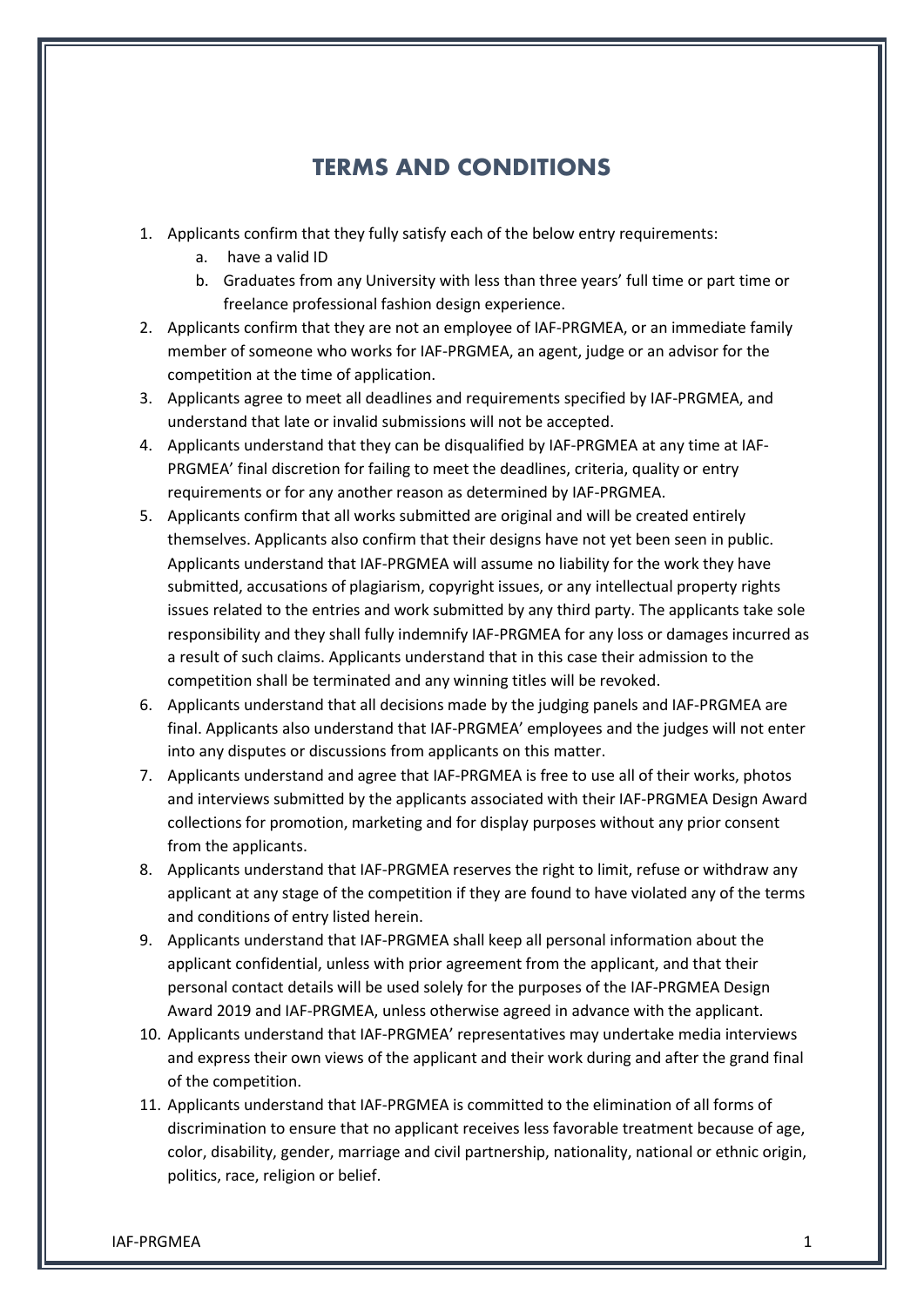- 12. Applicants understand that IAF-PRGMEA reserves the right to change or cancel the scheduled date(s).
- 13. Applicants understand that IAF-PRGMEA reserves the right to change the prize(s) without prior notice.
- 14. Applicants understand that IAF-PRGMEA may accept and/or reject any application at its sole discretion.
- 15. Applicants declare that all of their details provided for any time during the competition cycle are true and correct.
- 16. Finalists understand that they will always own the copyright of both the designs and the finished garments of their Single-outfit competition collection. They understand that IAF-PRGMEA cannot sell the designs and/or the finished garments. However, IAF-PRGMEA will assume no liability for plagiarism, copyright issues, or any intellectual property rights issues of their designs and finished garments. They understand that IAF-PRGMEA will assume no liability for the work the finalist has submitted, accusations of plagiarism, copyright issues, or any intellectual property rights issues related to the entries and work submitted by any third party. The finalist takes sole responsibility and they shall fully indemnify IAF-PRGMEA for any loss or damages as a result of such claims. The finalist understands that in this situation their admission to the competition shall be terminated and any winning titles will be revoked.
- 17. Finalists understand that IAF-PRGMEA determines and has final say on all the creative input for the presentation of the finalists' collection through the fashion shoot, grand finale, and exhibitions including styling, makeup, hair, models, music, photography and filming.
- 18. Finalists understand that if they win a prize(s), including but not limited to first prize and runners up prize, that they must observe and comply with the conditions and schedules in relations to the prizes as set out in the prize page. Finalists agree that these schedules are possible for them to adhere to should they win.
- 19. Finalists understand that IAF-PRGMEA owns the copyright of all photos and videos taken of the finalists and their collection during the competition and IAF-PRGMEA is entitled, without limitation, to use and reproduce these materials for purposes including for promotion, marketing, obtaining sponsorship and competition organization indefinitely. Finalists understand that no copyright fees shall be paid to them at any stage.
- 20. Finalists understand that IAF-PRGMEA has the rights to use four out of the five of their collection outfits and shall use these for appropriate educational and promotional use after the competition, including but not limited to exhibitions, fashion shoots and educational purposes. IAF-PRGMEA will select the four outfits to keep for these aforementioned purposes. Finalists understand that they will be credited for the design and creation of such outfits if and when my outfits are displayed after the competition's completion.
- 21. Finalists understand that IAF-PRGMEA will not be held responsible for any damages or loss to their competition outfits suffered or incurred during and after the competition.
- 22. Applicants must submit three ready to wear outfit illustrations with technical drawing (front and back) based on one or more of the sustainable design techniques. No complete outfits are required to be submitted at the open application stage.
- 23. Each entire outfit must be made of one or more pieces that cover a models upper and lower body and can include garments such as tops, bottoms, jackets and coats. Shoes and accessories are not required to be designed but will need to be provided to accompany the outfit should the participant reach the final.